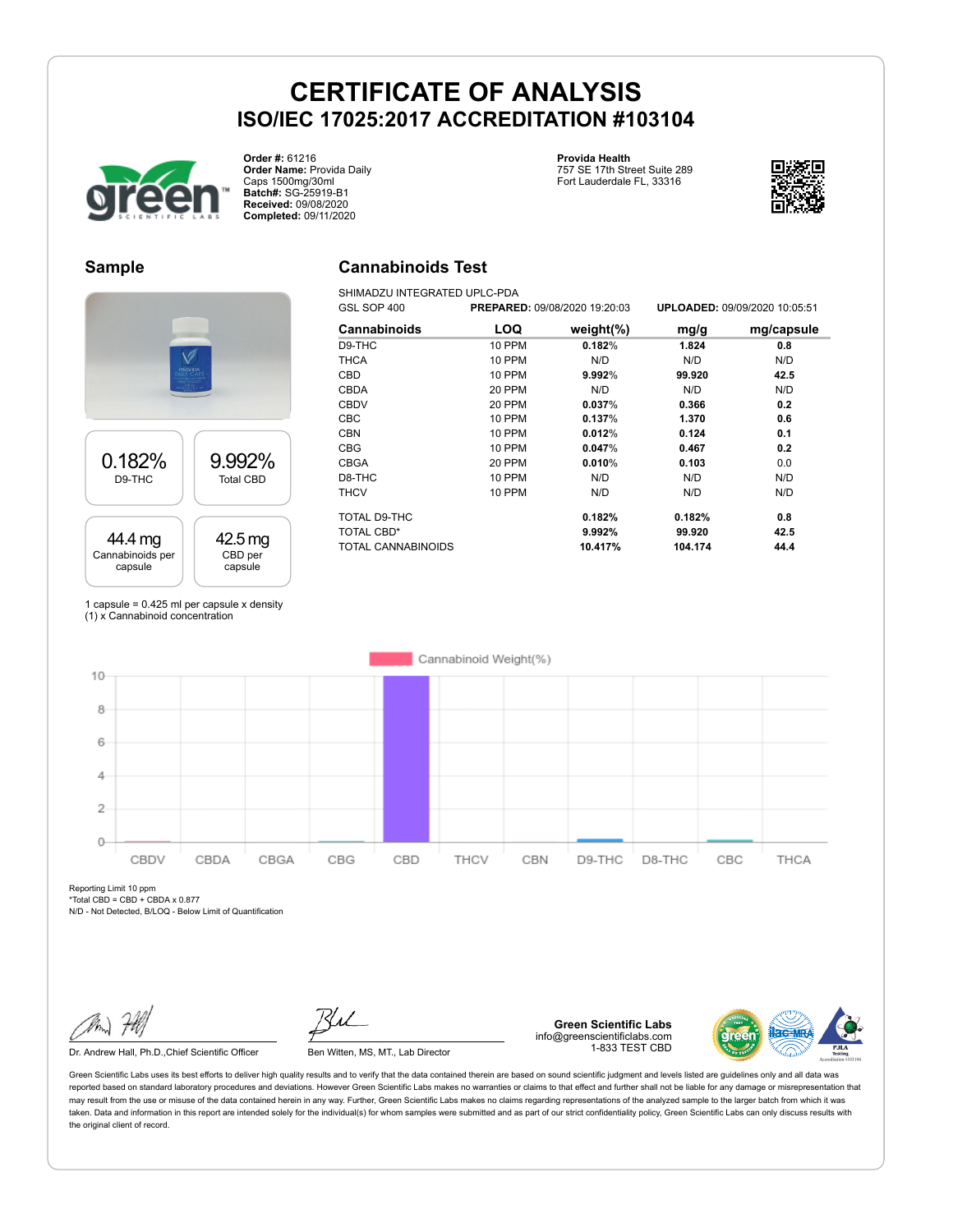

**Order #:** 61216 **Order Name:** Provida Daily Caps 1500mg/30ml **Batch#:** SG-25919-B1 **Received:** 09/08/2020 **Completed:** 09/11/2020

**Provida Health** 757 SE 17th Street Suite 289 Fort Lauderdale FL, 33316



### **TERPENES: TOTAL (0.021%)**

Headspace GCMS - Shimadzu GCMS QP2020 with HS20

**Terpene Results (%) LOQ (%) LOD (%)** ALPHA-BISABOLOL B/LOQ 0.0067% 0.0063% BETA-MYRCENE CARYOPHYLLENE 0.008% 0.0067% 0.0063% HUMULENE B/LOQ 0.0067% 0.0063% LINALOOL B/LOQ 0.0067% 0.0063%

GSL SOP 404 **Prepared:** 09/08/2020 21:42:02 **Uploaded:** 09/09/2020 10:50:20

#### **Terpenes Breakdown**



### **Top Terpenes Results:**



#### **Tested for but not present:**

ALPHA-PINENE, CAMPHENE, BETA-PINENE, 3-CARENE, ALPHA-TERPINENE, TRANS-BETA-OCIMENE, LIMONENE, P-CYMENE, CIS-BETA-OCIMENE, EUCALYPTOL, GAMMA.-TERPINENE, TERPINOLENE, ISOPULEGOL, GERANIOL, CIS-NEROLIDOL, TRANS-NEROLIDOL, GUAIOL, CARYOPHYLLENE OXIDE

Dr. Andrew Hall, Ph.D.,Chief Scientific Officer Ben Witten, MS, MT., Lab Director

**Green Scientific Labs** info@greenscientificlabs.com 1-833 TEST CBD

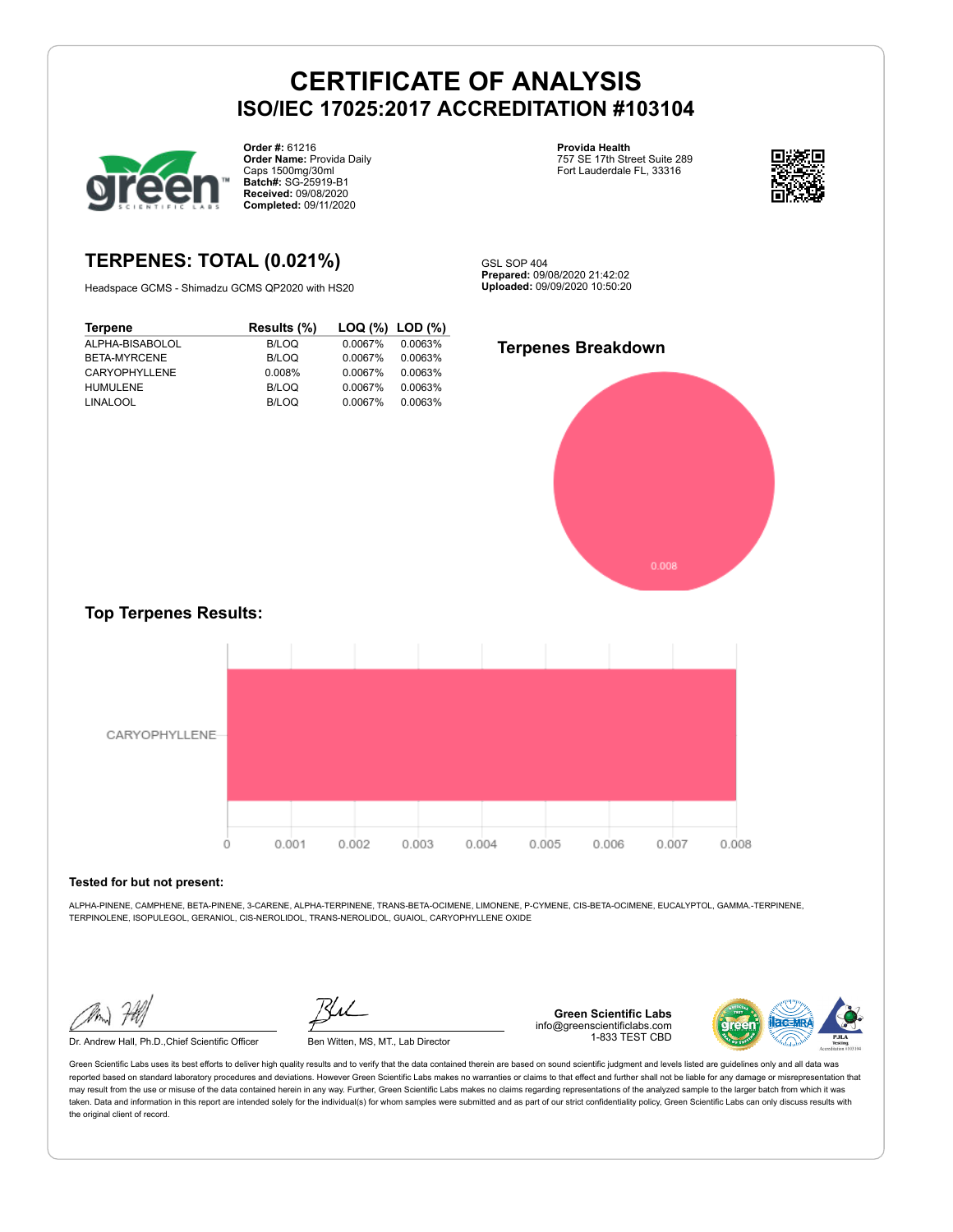

**Order #:** 61216 **Order Name:** Provida Daily Caps 1500mg/30ml **Batch#:** SG-25919-B1 **Received:** 09/08/2020 **Completed:** 09/11/2020

**Provida Health** 757 SE 17th Street Suite 289 Fort Lauderdale FL, 33316



### **PESTICIDE ANALYSIS:**

GSL SOP 401 **PREPARED:** 09/08/2020 20:14:44 **UPLOADED:** 09/09/2020 13:39:14

GCMS-MS - Shimadzu GCMS-TQ8040

LCMS-MS - Shimadzu LCMS-8060

**Pesticide Action Level (ppm) Results (ppm) LOQ (ppm) LOD (ppm)** CAPTAN 3.000 N/D 0.003 0.001 CHLORDANE 0.100 N/D 0.003 0.001 CHLORFENAPYR 0.100 N/D 0.003 0.001 COUMAPHOS 0.100 N/D 0.003 0.001

| Pesticide                  | <b>Action Level</b> | <b>Results</b> | LOQ   | LOD   |
|----------------------------|---------------------|----------------|-------|-------|
|                            | (ppm)               | (ppm)          | (ppm) | (ppm) |
| <b>ABAMECTIN B1A</b>       | 0.300               | N/D            | 0.005 | 0.001 |
| <b>ACEPHATE</b>            | 3.000               | N/D            | 0.001 | 0.001 |
| <b>ACEQUINOCYL</b>         | 2.000               | N/D            | 0.001 | 0.001 |
| <b>ACETAMIPRID</b>         | 3.000               | N/D            | 0.005 | 0.001 |
| <b>ALDICARB</b>            | 0.100               | N/D            | 0.005 | 0.001 |
| <b>AZOXYSTROBIN</b>        | 3.000               | N/D            | 0.001 | 0.001 |
| <b>BIFENAZATE</b>          | 3.000               | N/D            | 0.005 | 0.001 |
| <b>BIFENTHRIN</b>          | 0.500               | N/D            | 0.005 | 0.001 |
| <b>BOSCALID</b>            | 3.000               | N/D            | 0.005 | 0.001 |
| <b>CARBARYL</b>            | 0.500               | N/D            | 0.003 | 0.001 |
| <b>CARBOFURAN</b>          | 0.100               | N/D            | 0.001 | 0.001 |
| <b>CHLORANTRANILIPROLE</b> | 3.000               | N/D            | 0.005 | 0.005 |
| CHLORMEQUAT                | 3.000               | N/D            | 0.025 | 0.025 |
| <b>CHLORIDE</b>            |                     |                |       |       |
| <b>CHLORPYRIFOS</b>        | 0.100               | N/D            | 0.001 | 0.001 |
| <b>CLOFENTEZINE</b>        | 0.500               | N/D            | 0.001 | 0.001 |
| <b>DAMINOZIDE</b>          | 0.100               | N/D            | 0.005 | 0.001 |
| <b>DIAZINON</b>            | 0.200               | N/D            | 0.001 | 0.001 |
| <b>DICHLORVOS</b>          | 0.100               | N/D            | 0.005 | 0.001 |
| <b>DIMETHOATE</b>          | 0.100               | N/D            | 0.001 | 0.001 |
| <b>DIMETHOMORPH</b>        | 3.000               | N/D            | 0.005 | 0.001 |
| <b>ETHOPROPHOS</b>         | 0.100               | N/D            | 0.001 | 0.001 |
| <b>ETOFENPROX</b>          | 0.100               | N/D            | 0.001 | 0.001 |
| <b>ETOXAZOLE</b>           | 1.500               | N/D            | 0.010 | 0.005 |
| <b>FENHEXAMID</b>          | 3.000               | N/D            | 0.005 | 0.001 |
| <b>FENOXYCARB</b>          | 0.100               | N/D            | 0.005 | 0.001 |
| <b>FENPYROXIMATE</b>       | 2.000               | N/D            | 0.001 | 0.001 |
| <b>FIPRONIL</b>            | 0.100               | N/D            | 0.003 | 0.001 |
| <b>FLONICAMID</b>          | 2.000               | N/D            | 0.025 | 0.010 |
| <b>FLUDIOXONIL</b>         | 3.000               | N/D            | 0.003 | 0.001 |
| <b>HEXYTHIAZOX</b>         | 2.000               | N/D            | 0.005 | 0.001 |

| PENTACHLORONITROBENZENE |                              | 0.200                   | 0.003<br>N/D | 0.001        |  |
|-------------------------|------------------------------|-------------------------|--------------|--------------|--|
|                         |                              |                         |              |              |  |
| Pesticide               | <b>Action Level</b><br>(ppm) | <b>Results</b><br>(ppm) | LOQ<br>(ppm) | LOD<br>(ppm) |  |
| IMAZALIL                | 0.100                        | N/D                     | 0.005        | 0.001        |  |
| <b>IMIDACLOPRID</b>     | 3.000                        | N/D                     | 0.005        | 0.001        |  |
| KRESOXIM-METHYL         | 1.000                        | N/D                     | 0.010        | 0.005        |  |
| MALATHION               | 2.000                        | N/D                     | 0.005        | 0.001        |  |
| METALAXYL               | 3.000                        | N/D                     | 0.001        | 0.001        |  |
| <b>METHIOCARB</b>       | 0.100                        | N/D                     | 0.005        | 0.001        |  |
| METHOMYL                | 0.100                        | N/D                     | 0.001        | 0.001        |  |
| <b>MEVINPHOS</b>        | 0.100                        | N/D                     | 0.001        | 0.001        |  |
| MYCLOBUTANIL            | 3.000                        | N/D                     | 0.005        | 0.001        |  |
| <b>NALED</b>            | n Enn                        | N/N                     | n nne        | 0.001        |  |

| Pesticide               | <b>Action Level Results LOQ LOD</b> |                         |       |       |
|-------------------------|-------------------------------------|-------------------------|-------|-------|
|                         | (ppm)                               | $(ppm)$ $(ppm)$ $(ppm)$ |       |       |
| CYFLUTHRIN              | 1.000                               | N/D                     | 0.003 | 0.001 |
| <b>CYPERMETHRIN</b>     | 1.000                               | N/D                     | 0.003 | 0.001 |
| PENTACHLORONITROBENZENE | 0.200                               | N/D                     | 0.003 | 0.001 |

| IMAZALIL               | u. Iuu | ש/א | U.UU5 | U.UU'I |
|------------------------|--------|-----|-------|--------|
| <b>IMIDACLOPRID</b>    | 3.000  | N/D | 0.005 | 0.001  |
| <b>KRESOXIM-METHYL</b> | 1.000  | N/D | 0.010 | 0.005  |
| <b>MALATHION</b>       | 2.000  | N/D | 0.005 | 0.001  |
| METALAXYL              | 3.000  | N/D | 0.001 | 0.001  |
| <b>METHIOCARB</b>      | 0.100  | N/D | 0.005 | 0.001  |
| <b>METHOMYL</b>        | 0.100  | N/D | 0.001 | 0.001  |
| <b>MEVINPHOS</b>       | 0.100  | N/D | 0.001 | 0.001  |
| <b>MYCLOBUTANIL</b>    | 3.000  | N/D | 0.005 | 0.001  |
| <b>NALED</b>           | 0.500  | N/D | 0.005 | 0.001  |
| OXAMYL                 | 0.500  | N/D | 0.001 | 0.001  |
| <b>PACLOBUTRAZOL</b>   | 0.100  | N/D | 0.005 | 0.001  |
| <b>PERMETHRINS</b>     | 1.000  | N/D | 0.005 | 0.001  |
| <b>PHOSMET</b>         | 0.200  | N/D | 0.005 | 0.001  |
| PIPERONYL              | 3.000  | N/D | 0.001 | 0.001  |
| <b>BUTOXIDE</b>        |        |     |       |        |
| <b>PRALLETHRIN</b>     | 0.400  | N/D | 0.005 | 0.005  |
| <b>PROPICONAZOLE</b>   | 1.000  | N/D | 0.010 | 0.005  |
| <b>PROPOXUR</b>        | 0.100  | N/D | 0.001 | 0.001  |
| <b>PYRETHRINS</b>      | 1.000  | N/D | 0.005 | 0.005  |
| (PYRETHRIN I)          |        |     |       |        |
| <b>PYRIDABEN</b>       | 3.000  | N/D | 0.005 | 0.001  |
| <b>SPINETORAM</b>      | 3.000  | N/D | 0.001 | 0.001  |
| <b>SPINOSAD</b>        | 3.000  | N/D | 0.001 | 0.001  |
| <b>SPIROMESIFEN</b>    | 3.000  | N/D | 0.005 | 0.001  |
| <b>SPIROTETRAMAT</b>   | 3.000  | N/D | 0.001 | 0.001  |
| <b>SPIROXAMINE</b>     | 0.100  | N/D | 0.001 | 0.001  |
| <b>TEBUCONAZOLE</b>    | 1.000  | N/D | 0.005 | 0.001  |
| <b>THIACLOPRID</b>     | 0.100  | N/D | 0.001 | 0.001  |
| <b>THIAMETHOXAM</b>    | 1.000  | N/D | 0.001 | 0.001  |
| <b>TRIFLOXYSTROBIN</b> | 3.000  | N/D | 0.001 | 0.001  |
|                        |        |     |       |        |
|                        |        |     |       |        |

N/D = Not Detected, A/LOQ = Above LOQ Level, B/LOQ = Below LOQ Level, B/LOD = Below LOD Level

Dr. Andrew Hall, Ph.D., Chief Scientific Officer Ben Witten, MS, MT., Lab Director

**Green Scientific Labs** info@greenscientificlabs.com 1-833 TEST CBD

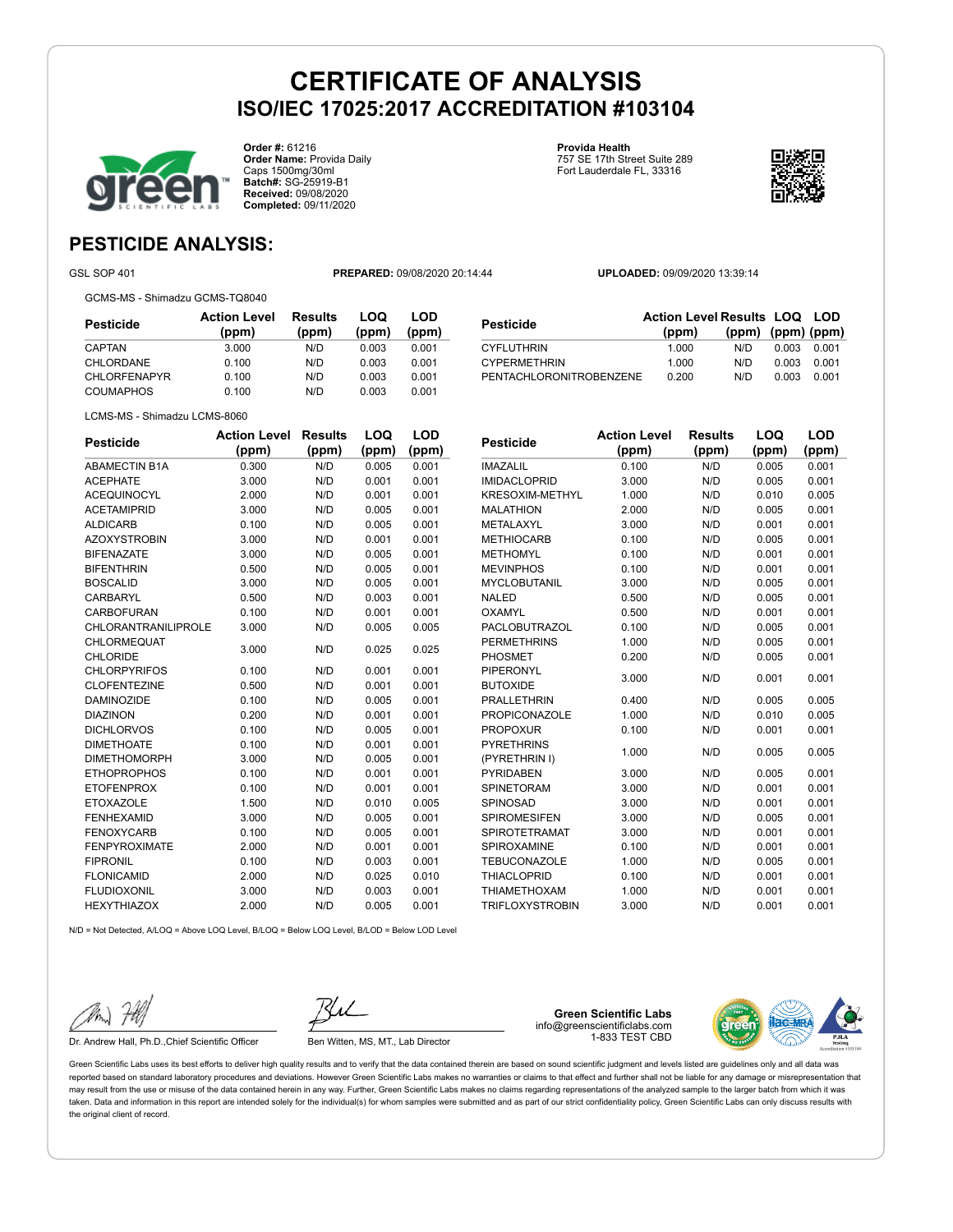

**Order #:** 61216 **Order Name:** Provida Daily Caps 1500mg/30ml **Batch#:** SG-25919-B1 **Received:** 09/08/2020 **Completed:** 09/11/2020

**Provida Health** 757 SE 17th Street Suite 289 Fort Lauderdale FL, 33316



### **RESIDUAL SOLVENTS:**

Headspace GCMS - Shimadzu GCMS QP2020 with HS20

GSL SOP 405 **Prepared:** 09/09/2020 12:17:51 **Uploaded:** 09/10/2020 12:10:59

| <b>Residual Solvent</b>  | <b>Action Level (ppm)</b> | Results (ppm) | LOQ (ppm) | LOD (ppm) |
|--------------------------|---------------------------|---------------|-----------|-----------|
| 1,1-DICHLOROETHENE       | 8                         | N/D           | 0.63      | 0.63      |
| 1,2- DICHLOROETHANE      | 2                         | N/D           | 0.12      | 0.02      |
| <b>ACETONE</b>           | 5,000                     | N/D           | 140       | 20        |
| <b>ACETONITRILE</b>      | 410                       | N/D           | 25        | 1         |
| <b>BENZENE</b>           |                           | N/D           |           | 0.5       |
| <b>BUTANE</b>            | 5,000                     | N/D           | 50        | 10        |
| <b>CHLOROFORM</b>        |                           | N/D           |           | 0.5       |
| CIS 1,2-DICHLOROETHENE   | 5                         | N/D           | 0.73      | 0.18      |
| <b>ETHANOL</b>           | 5,000                     | N/D           | 140       | 20        |
| ETHYL ACETATE            | 5,000                     | N/D           | 140       | 20        |
| <b>ETHYL ETHER</b>       | 5,000                     | N/D           | 140       | 20        |
| <b>ETHYLENE OXIDE</b>    |                           | N/D           | $\Omega$  | 0         |
| <b>ISOPROPYL ALCOHOL</b> | 5,000                     | N/D           | 140       | 20        |
| <b>METHANOL</b>          | 3,000                     | N/D           | 100       | 20        |
| METHYLENE CHLORIDE       | 125                       | N/D           | 0.15      | 0.15      |
| N-HEPTANE                | 5,000                     | N/D           | 140       | 20        |
| N-HEXANE                 | 290                       | N/D           | 18        | 10        |
| <b>PENTANE</b>           | 5,000                     | N/D           | 140       | 20        |
| <b>PROPANE</b>           | 5,000                     | N/D           | 20        |           |
| <b>TOLUENE</b>           | 890                       | N/D           | 53        |           |
| TRANS 1,2-DICHLOROETHENE | 5                         | N/D           | 0.73      | 0.18      |
| <b>TRICHLOROETHENE</b>   |                           | N/D           |           | 0.5       |
| <b>XYLENES</b>           | 150                       | N/D           | 130       | 20        |

Dr. Andrew Hall, Ph.D., Chief Scientific Officer Ben Witten, MS, MT., Lab Director

**Green Scientific Labs** info@greenscientificlabs.com 1-833 TEST CBD

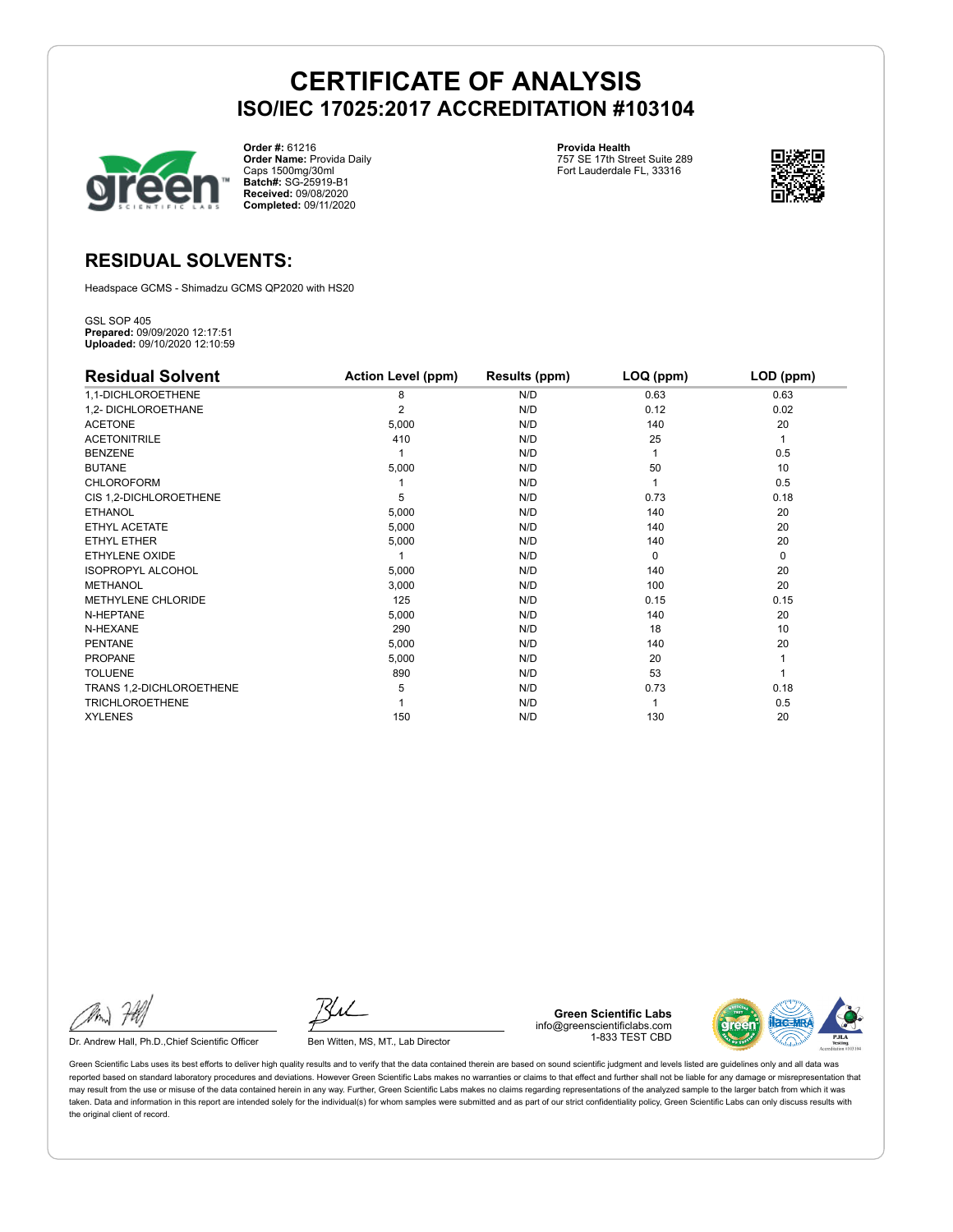

**Order #:** 61216 **Order Name:** Provida Daily Caps 1500mg/30ml **Batch#:** SG-25919-B1 **Received:** 09/08/2020 **Completed:** 09/11/2020

**Provida Health** 757 SE 17th Street Suite 289 Fort Lauderdale FL, 33316

**Microbial Analysis** GSL SOP 406 **Uploaded:** 09/10/2020 17:38:58



### **Microbial Analysis:**

PCR - Agilent AriaMX

### **MICROBIAL ANALYSIS:**

PCR - Agilent AriaMX

| <b>Test</b>          | <b>SOP</b> | <b>Test Method</b> | <b>Device Used</b> | <b>LOD</b>                   | <b>Allowable</b><br><b>Criteria</b> | <b>Actual Result Pass/Fail</b> |             |
|----------------------|------------|--------------------|--------------------|------------------------------|-------------------------------------|--------------------------------|-------------|
| TOTAL YEAST AND MOLD | 406.01     | USP 61/62+         | <b>ARIAMX PCR</b>  | CFU/G BY<br>SAMPLE<br>TYPE** | 10,000 CFU/G                        | NOT DETECTED                   | <b>PASS</b> |
| STEC E. COLI*        | 406.01     | USP 61/62+         | <b>ARIAMX PCR</b>  | 1 CFU/G**                    | DETECT/NOT<br><b>DETECTED</b>       | NOT DETECTED                   | <b>PASS</b> |
| PATHOGENIC E. COLI   | 406.01     | USP 61/62+         | <b>ARIAMX PCR</b>  | 1 CFU/G**                    | DETECT/NOT<br><b>DETECTED</b>       | NOT DETECTED                   | <b>PASS</b> |
| SALMONELLA*          | 406.01     | USP 61/62+         | <b>ARIAMX PCR</b>  | 1 CFU/G**                    | DETECT/NOT<br><b>DETECTED</b>       | NOT DETECTED                   | <b>PASS</b> |

† USP 61 (enumeration of bacteria TAC, TYM, and ENT/Coliform), USP 62 (identifying specific species E.coli Aspergillus etc)

STEC and Salmonella run as Multiplex

\*\* CFU/g Calculation based on MIP/Extract matrix

\*\*\* Flavus = 2 Copies of DNA / Fumigatis = 2 Copies of DNA Niger = 20 Copies of DNA / Terrus = 10 copies of DNA

Dr. Andrew Hall, Ph.D., Chief Scientific Officer Ben Witten, MS, MT., Lab Director

**Green Scientific Labs** info@greenscientificlabs.com 1-833 TEST CBD